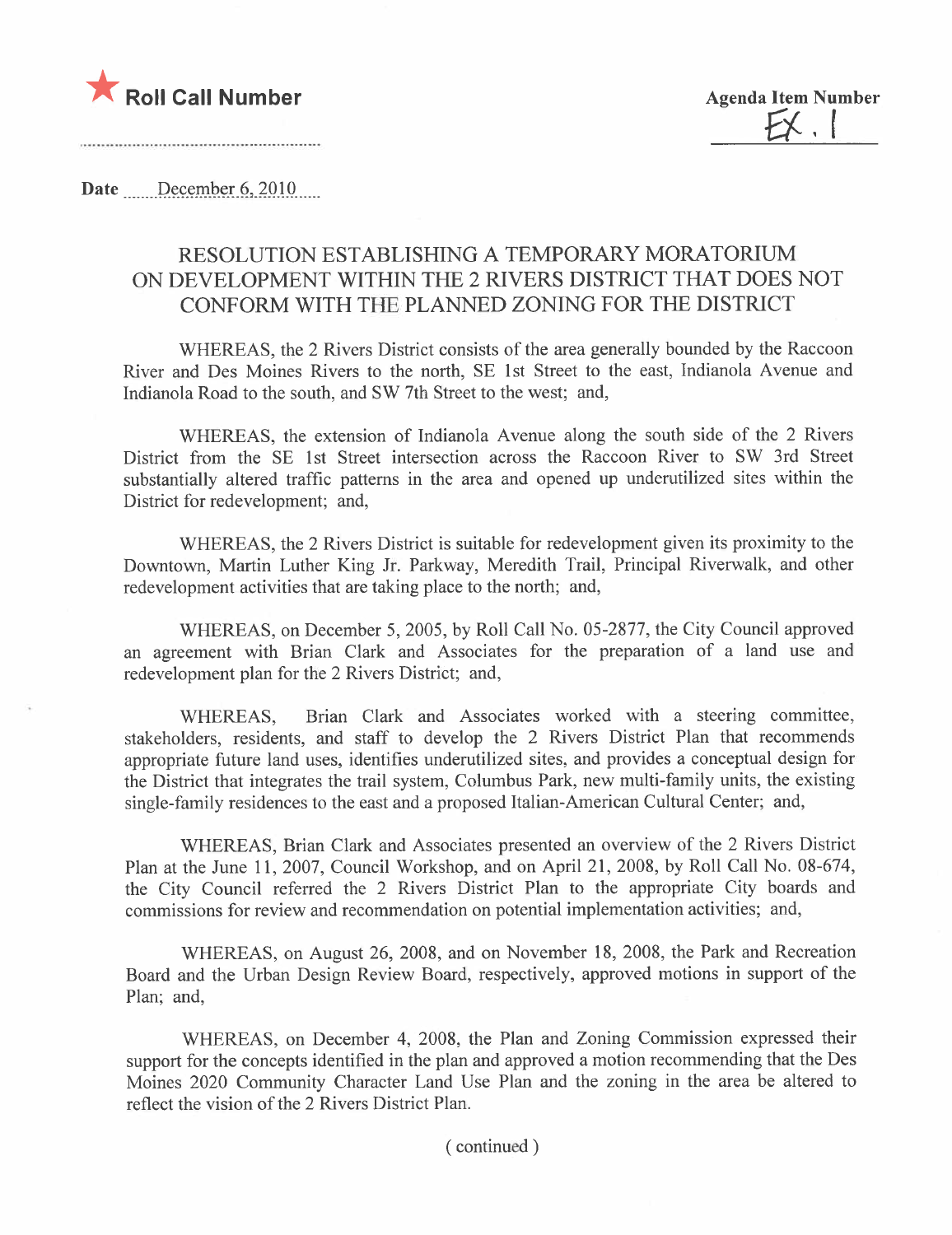



Date December 6, 2010

2

WHEREAS, on January 5, 2009, the City Council received and filed the recommendations of the Park and Recreation Board, Urban Design Review Board, and Plan and Zoning Commission, and directed the Community Development Director to initiate appropriate amendments to the land use plan and rezoning (amendments to the zoning designations) to support and reflect the intent of the 2 Rivers District Plan attached hereto as Exhibit "A"; and,

WHEREAS, implementation of the amendments to the land use plan and rezoning was temporarily delayed by other intervening concerns and activities; and,

WHEREAS, development has now been proposed within the 2 Rivers District that is incompatible with, and may frustrate the implementation of the 2 Rivers District Plan; and,

WHEREAS, a temporary moratorium on the approval of site plans and permits for the construction or development of new uses and structures within the 2 Rivers District that are incompatible with the 2 Rivers District Plan is necessary and appropriate to prevent new development from occurring within the 2 Rivers District that is incompatible with the existing and planned uses of land within the District; and,

WHEREAS, the map attached hereto as Exhibit "B" identifies the portions of the 2 Rivers District which have zoning designations that are inconsistent with and incompatible with the implementation of the 2 Rivers District Plan; NOW THEREFORE,

BE IT RESOLVED by the City Council for the City of Des Moines, Iowa, as follows:

- 1. No uses shall be commenced, no structures shall be constructed, and no site plans or building permits shall be approved or issued for the commencement of any use or construction of any structure within those portions of the 2 Rivers District identified in Exhibit "B" to be rezoned to the "D-R" Downtown Riverfront District, the "NPC" Neighborhood Pedestrian Commercial District and the "R-3" Multiple-Family Residential District, unless such use or structure conforms with the zoning district regulations for the district for which such land is proposed to be rezoned as shown by Exhibit "B". The City Staff shall not issue any permit or site plan approval for any development which is prohibited by this section. This moratorium shall not apply to the completion and use of any structure which has been commenced under a valid permit and is diligently pursued to completion.
- 2. Any party may by written application to the City Clerk request relief from the effect of this moratorium where necessary to avoid unnecessary hardship. The application shall identify the basis for the applicant's contention that the moratorium is causing unnecessary hardship. The application shall be presented for consideration by the City Council at the first regularly

( continued)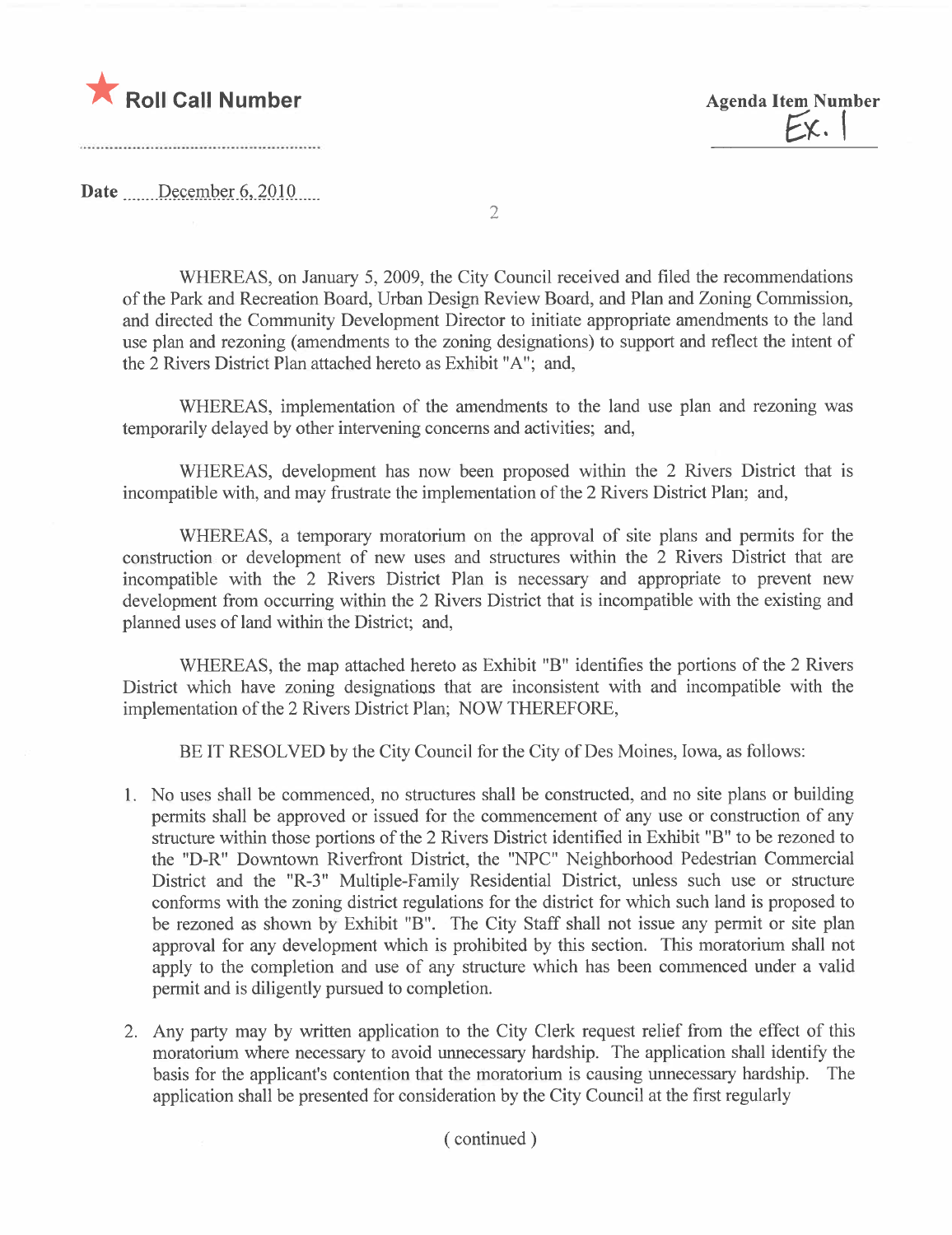



Date December 6, 2010

3

scheduled Council meeting more than ten days following the date such application is fied with the City Clerk. If the City Council determines that the application of this moratorium is causing the applicant unnecessary hardship, the City Council shall allow such relief from this moratorium as is necessary to remedy such unnecessary hardship.

- 3. The Community Development Department and Plan and Zoning Commission are hereby directed to diligently proceed with consideration of the amendments to the Des Moines 2020 Community Character Plan to incorporate the 2 Rivers Plan, and with the rezoning necessary to implement the zoning designation changes identified in Exhibit "B". The Community Development Department and Plan and Zoning Commission shall endeavor to complete their report and recommendation for receipt by the City Council at its meeting on February 14, 2010.
- 4. This moratorium shall take effect immediately upon the adoption of this resolution and shall expire on April 12, 2011 (after a term of 127 days), unless terminated or extended by further action of the City CounciL. The City Council hereby expresses its intent to immediately terminate this moratorium if the City Council determines at any time that the rezoning identified in Exhibit "B" is not appropriate.

| MOVED by                                                                                                 |             |             |             | to adopt.     |                                               |  |
|----------------------------------------------------------------------------------------------------------|-------------|-------------|-------------|---------------|-----------------------------------------------|--|
|                                                                                                          |             |             |             |               | Sponsored by Councilmember Meyer              |  |
| <b>FORM APPROVED:</b>                                                                                    |             |             |             |               | Exhibits:<br>"A" - 2 Rivers Land Plan         |  |
| Roger K. Brown<br><b>Assistant City Attorney</b><br>C:\Rog\Zoning\Moratorium\2 Rivers\RC Moratorium.docx |             |             |             |               | "B" - Amendments to Zoning Map"               |  |
| <b>COUNCIL ACTION</b>                                                                                    | <b>YEAS</b> | <b>NAYS</b> | <b>PASS</b> | <b>ABSENT</b> | <b>CERTIFICATE</b>                            |  |
| <b>COWNIE</b>                                                                                            |             |             |             |               |                                               |  |
| <b>COLEMAN</b>                                                                                           |             |             |             |               | I, DIANE RAUH, City Clerk of said City hereby |  |

GRIESS certify that at a meeting of the City Council of said City of Des Moines, held on the above date, HENSLEY **All CONFERENCE ASSESSMENT And ALL CONFERENCE ASSESSMENT AND AMONG STATES AND AMONG STATES.** And a series and opted.

MEYER **IN WITNESS WHEREOF**, I have hereunto set my hand and affixed my seal the day and year first above written.

MOTION CARRIED APPROVED

MAHAFFEY

TOTAL

**MOORE** 

Mayor City Clerk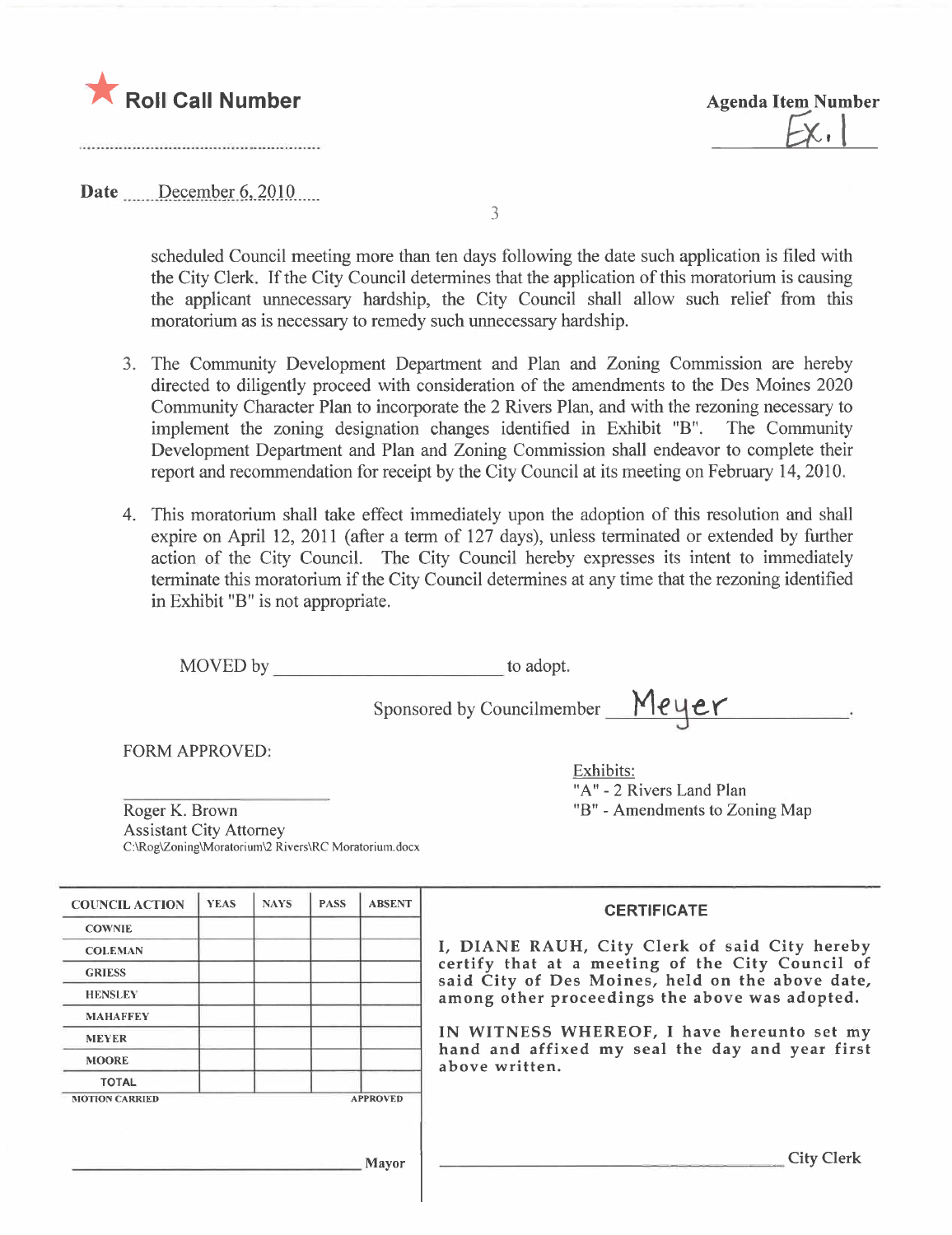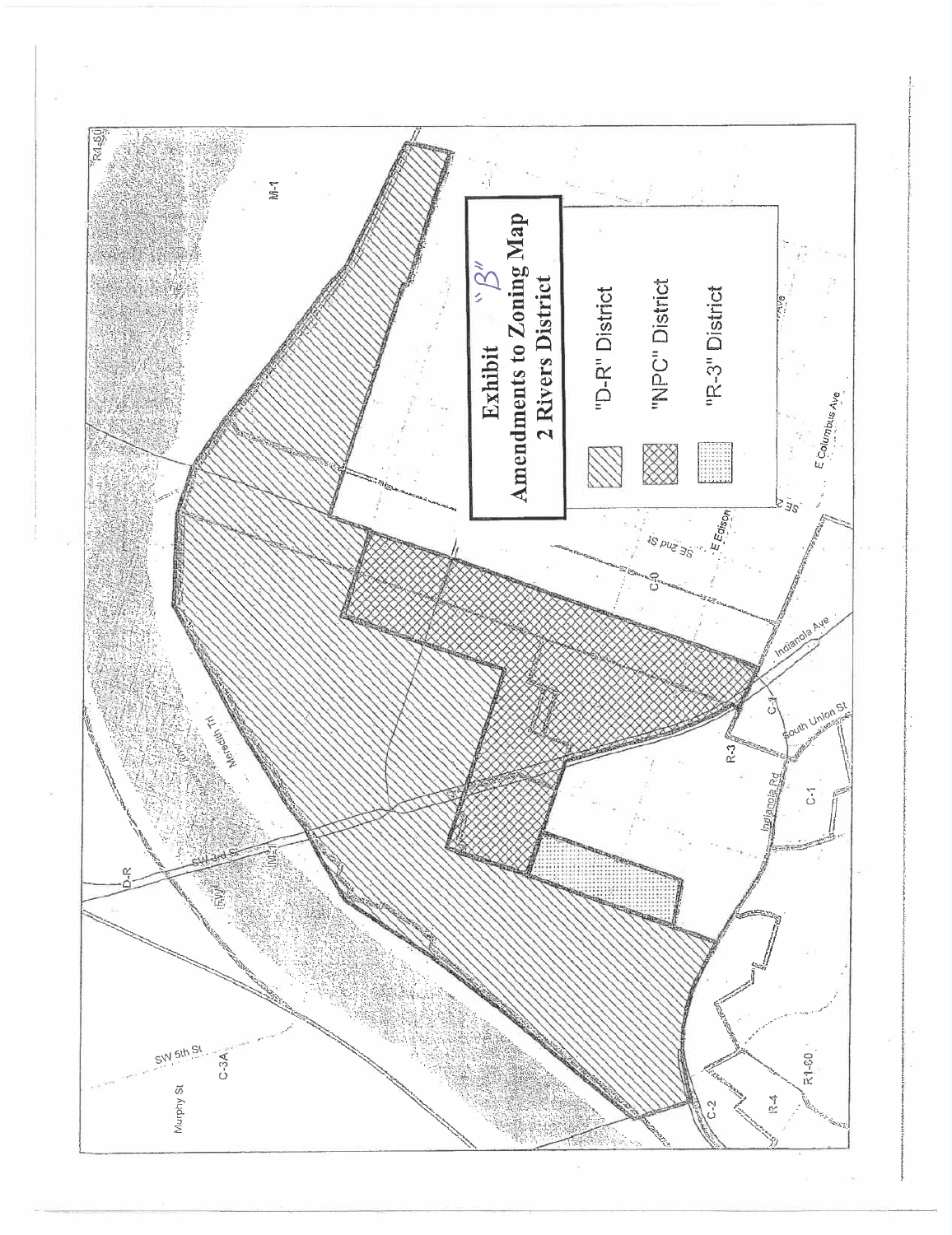

 $E_{X+1}$ 

2 Rivers District Land Use & Redevelopment Plan Summer 2006

for: City of Des Moines & Polk County by: Brian Clark and Associates | Thomas Hester Studio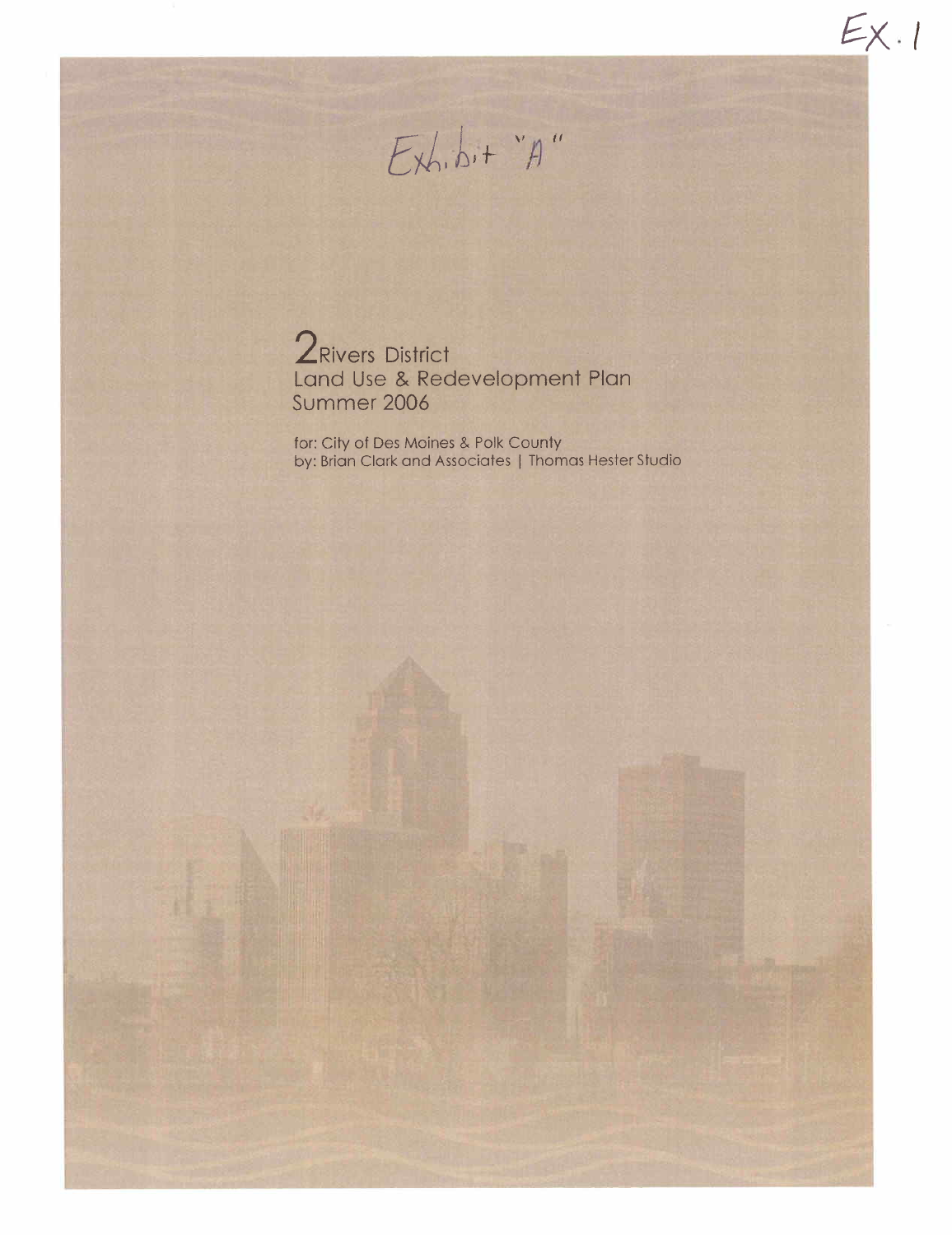## Executive Summary

## $\blacksquare$  istory of the Site

The City of Des Moines has relied on the 2 Rivers District for much of its ethnic labor force, dating back to the 1880's. German, Dutch, Italian and Hispanic influences have shaped this diverse neighborhood edged by the Raccoon and Des Moines Rivers. Numerous rail lines bi-sected the neighborhood, bringing goods to, and through, downtown Des Moines. The most recent project, the Indianola A venue Extension, further segmented the area and prompted City and County leaders to fund a plan for the area's redevelopment.



In the November of 2005, the City issued a Request for Proposal for landscape architecture, planning, and urban design firms to prepare a Land Use and Redevelopment Plan for the 2 Rivers District. Brian Clark and Associates (BCA) was selected by the City as the lead firm in December of 2005.

# Planning Process

The planning process featured a core 2 Rivers District Steering Committee made up of City, County, Corporate and Neighborhood representatives who were the reviewing body for the process. An extensive public input process took place, involving numerous stakeholder groups such as the Columbus Park Neighborhood, the Indianola Hills Neighborhood and Saint Anthony's School and Parish, to name a few. The general public was invited to provide their input at three different occasions during the planning process:



Phase 1: Review of the Areas Strengths, Weaknesses, Opportunities and Threats

Phase 2: Review of Concept Plan Alternatives

Phase 3: Review of Final Land Use and Redevelopment Plan

After the Plan was completed, the BCA team began preparation of 2 Rivers District Land Use and Redevelopment Plan report and supporting recommendations.